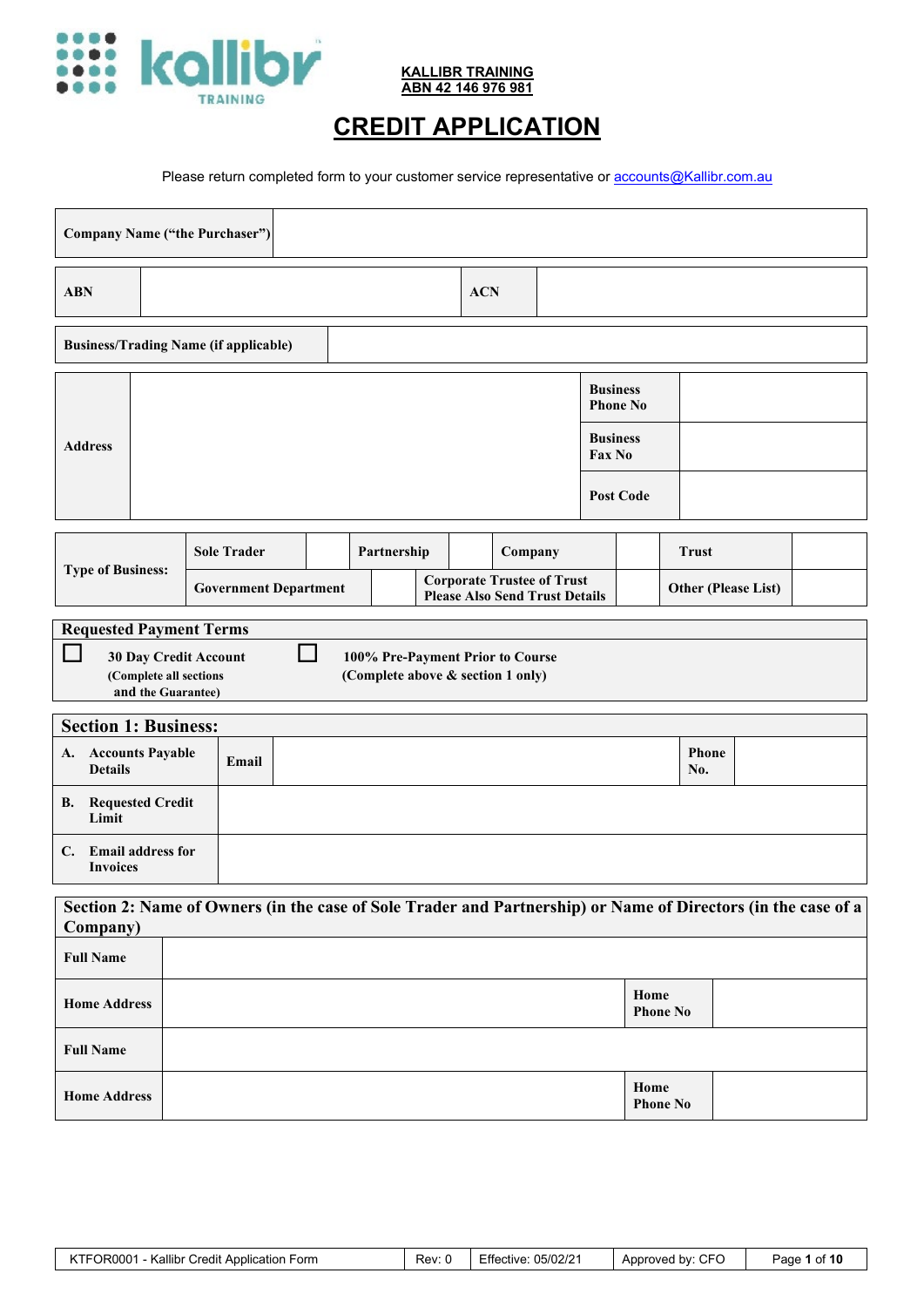|    |                 | Section 3: Credit references: Please ensure details supplied are for referees willing to supply a credit reference |               |  |
|----|-----------------|--------------------------------------------------------------------------------------------------------------------|---------------|--|
|    | Name            |                                                                                                                    |               |  |
| 1. | <b>Address</b>  |                                                                                                                    |               |  |
|    | <b>Phone No</b> |                                                                                                                    | Fax No        |  |
|    | Name            |                                                                                                                    |               |  |
| 2. | <b>Address</b>  |                                                                                                                    |               |  |
|    | <b>Phone No</b> |                                                                                                                    | Fax No        |  |
|    | Name            |                                                                                                                    |               |  |
| 3. | <b>Address</b>  |                                                                                                                    |               |  |
|    | <b>Phone No</b> |                                                                                                                    | <b>Fax No</b> |  |

### **Section 4: General:**

I hereby acknowledge and declare, that:

- 1. The Purchaser applies to Kallibr Training ("the Supplier") for a credit account.
- 2. The Purchaser, its proprietors, directors, partners, or trustees and if an individual, is above the age of 18 years.
- 3. I have read and understood and been advised to obtain and have had the opportunity to obtain legal advice upon this account application and the current standard Supplier's Terms and Conditions of Trade, which form part of, and are intended to be read in conjunction with this account application (copy attached).
- 4. On the behalf of the Purchaser identified above, I agree that the Purchaser will abide by the Supplier's Terms and Conditions of Trade and unless advised otherwise in writing by the Purchaser to the Supplier within 7 days of dispatch by Supplier to the Purchaser of any proposed amendments to those terms and conditions, agree, that the Purchaser will be bound by any such amendments.
- 5. This account application and any acquisition of goods or services from the Supplier by the Purchaser are solely for commercial and not for personal, domestic, or household purposes.
- 6. The Purchaser shall notify the Supplier of any change in the constitution or structure of the Purchaser or the sale of the business operated by the Purchaser and agrees that it shall continue to be liable to the Supplier for any sums outstanding on the account opened on behalf of the Purchaser until.
	- (a) written notice is received from the Purchaser that it has changed its constitution or structure or has sold its business and.
	- (b) the account has been closed and full payment has been received by the Supplier, and the Purchaser indemnifies the Supplier against any damage or loss incurred by the Supplier because of the Purchaser's failure to provide notice as required by this clause.
- 7. The above information is true and correct and that I am the authorised representative of the Purchaser named above, and that I have the authority to agree to these terms and conditions on its behalf and have the authority of the Purchaser its proprietors, directors, partners, or trustees (as the case may be) to provide the information and acknowledgements in this application on their behalf.
- 8. The Supplier may in accordance with the Privacy Act 1988 (Cth.)[the PA] and related or similar legislation provide to and seek from credit reporting bodies, other credit providers, prospective or current guarantors of the Purchaser or debt collection agencies personal information (including the above information, identification, credit, credit eligibility, payment, default, court proceedings or personal insolvency information) about the Purchaser and its proprietors,
	- directors, partners or trustees and that information may be used for the purposes including:
	- (a) assessing this Account Application of the Purchaser;
	- (b) assessing whether to provide or continue to provide goods, services or credit to the Purchaser
	- (c) for the purpose of a credit reporting body or another Supplier assessing any other application for credit or managing credit obtained by or concerning any of them;
	- (d) the internal management purposes of the Supplier, that are directly related to the provision or management of consumer, commercial or other credit by the Supplier;
	- (e) for a particular commercial credit related purpose of the Supplier in relation to the Supplier or any Guarantor. (f) a credit guarantee purpose of the Supplier in relation to the Purchaser or any Guarantor.

| <b>TFOR0001</b><br>- Kallibr<br><b>Credit Application</b><br>Form | Rev: | 05/02/21<br>Fffective: | Approved by:<br>$\overline{\phantom{a}}$ | : of <b>10</b><br>Page |
|-------------------------------------------------------------------|------|------------------------|------------------------------------------|------------------------|
|-------------------------------------------------------------------|------|------------------------|------------------------------------------|------------------------|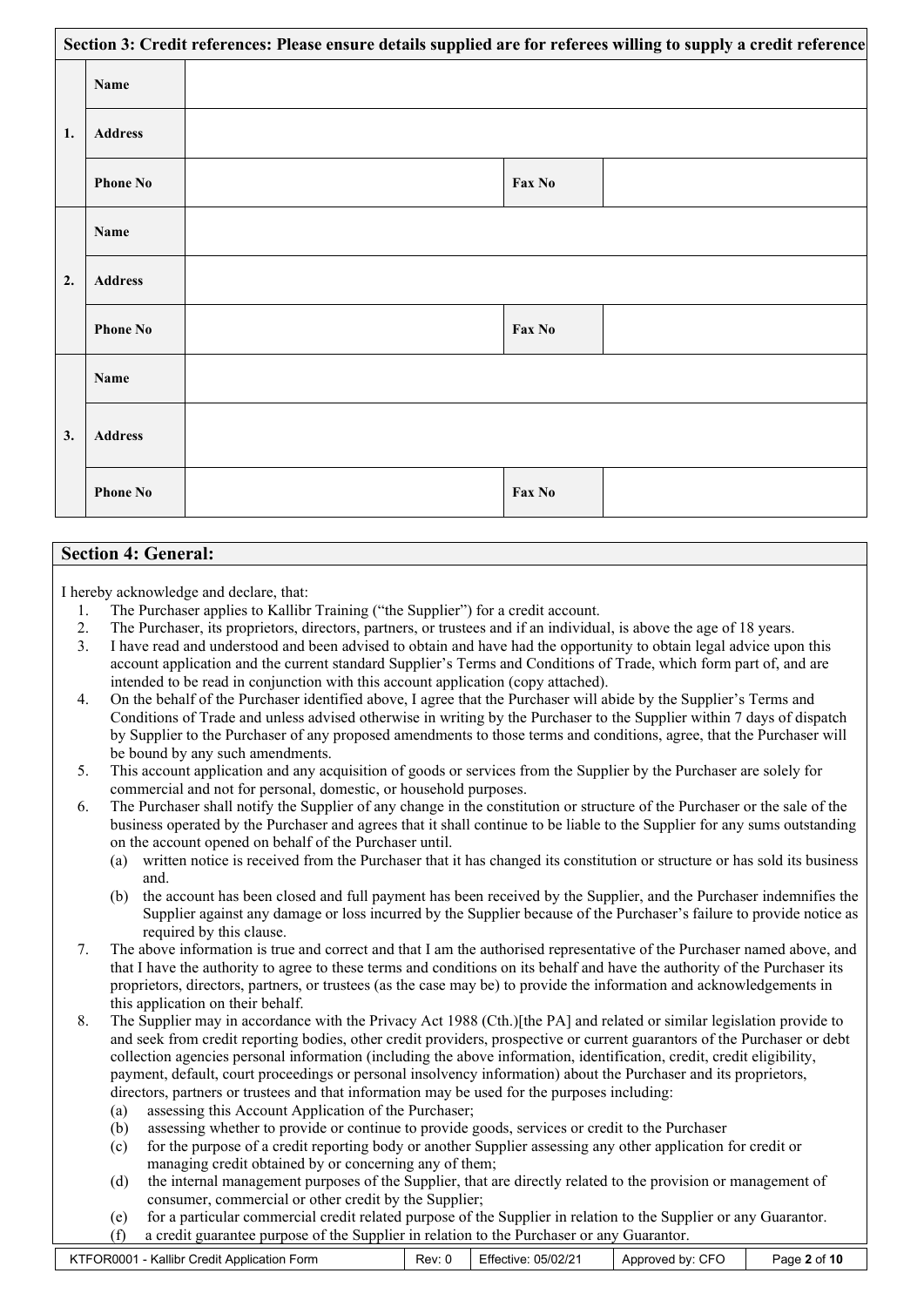- (g) assisting the Purchaser or any Guarantor to avoid defaulting on his or her obligations in relation to consumer credit provided by the Supplier to the Purchaser or Guarantor.
- (h) assessing an application for consumer credit or commercial credit made to the recipient.
- (i) for the purpose of a prospective Guarantor of the Purchaser considering whether to offer to act as a Guarantor in relation to the credit or to offer property as security for the credit.
- (j) for a purpose related to the enforcement, or proposed enforcement, of any Guarantor's guarantee; or.
- (k) for the purpose of collecting payments that are overdue in relation to consumer or commercial credit provided by the Supplier to the Purchaser or a Guarantor.
- 9. The Purchaser its proprietors, directors, partners or trustees is aware, that:
	- (a) The Supplier's website a[t www.kallibr.com.au](http://www.rissafety.com/) includes a statement of information about credit reporting under clause 4.1 of the Privacy (Credit Reporting) Code 2014 [the Code], including the names and contact details of the Credit Reporting Bodies (CRB), to which it is likely to disclose credit information;
	- (b) the key issues contained in the statement under the Code are:
		- A. that the CRB, to whom the credit information is provided, may include the information in reports provided to other credit providers to assist them to assess the credit worthiness of the Purchaser its proprietors, directors, partners, or trustees.
		- B. that if the Purchaser fails to meet its payment obligations in relation to consumer credit or commits a serious credit infringement, the Supplier may be entitled to disclose this to the CRB.
		- C. how the Purchaser its proprietors, directors, partners, or trustees may obtain the Supplier's policy about the management of credit-related personal information required by section 21B of the PA and the CRB's policy about the management of credit-related personal information required by Section 20B.
		- D. the right to access the information from the Supplier to request it to correct the information and to make a complaint to the Supplier.
		- E. the right to request CRBs not to use their credit reporting information for the purposes of pre-screening of direct marketing by a Credit Provider; and
		- F. the right to request the CRB not to use or disclose credit reporting information about an individual, if the individual believes on reasonable grounds that the individual has been, or is likely to be, a victim of fraud.
	- (c) a statement of these matters (available on the website) may be obtained in hard copy upon request.
	- (d) The Purchaser its proprietors, directors, partners, or trustees is further aware:
		- A. that the policy (the *credit reporting policy*) of the Supplier contains information about how an individual may access the credit eligibility information about the individual that is held by the Supplier.
		- B. that the policy contains information about how an individual may seek the correction of credit information or credit eligibility information about the individual that is held by the Supplier.
		- C. that the policy contains information about how an individual may complain about a failure of the Supplier to comply with Division 3, Part IIIA of the PA or the Code.
		- D. that the policy contains information about how the Supplier will deal with such a complaint.
		- E. that the Supplier is unlikely to disclose credit information or credit eligibility information to entities that do not have an Australian link; but if it were likely and practicable, the countries in which those entities are likely to be located would be specified in the policy.

**The Purchaser and the signatories below acknowledge receipt of a copy of this Agreement. Also, the Purchaser and the signatories below acknowledges they have READ and are bound to the Terms and Conditions of Trade in this Agreement.**

**DATED this day of 20** 

### **SIGNATURE OF AUTHORISED OFFICER OR PURCHASER OR AGENT, IF CORPORATE TRUSTEE OF A TRUST PLEASE PROVIDE EVIDENCE YOU ARE AUTHORISED TO SIGN ON BEHALF OF TRUST.**

**PRINT NAME OF AUTHORISED OFFICER OR AGENT**

**AGENT DETAILS:**

**NAME:**

**ACN/ABN:**

**ADDRESS:**

**Please return the completed credit application to accounts@kallibr.com.au**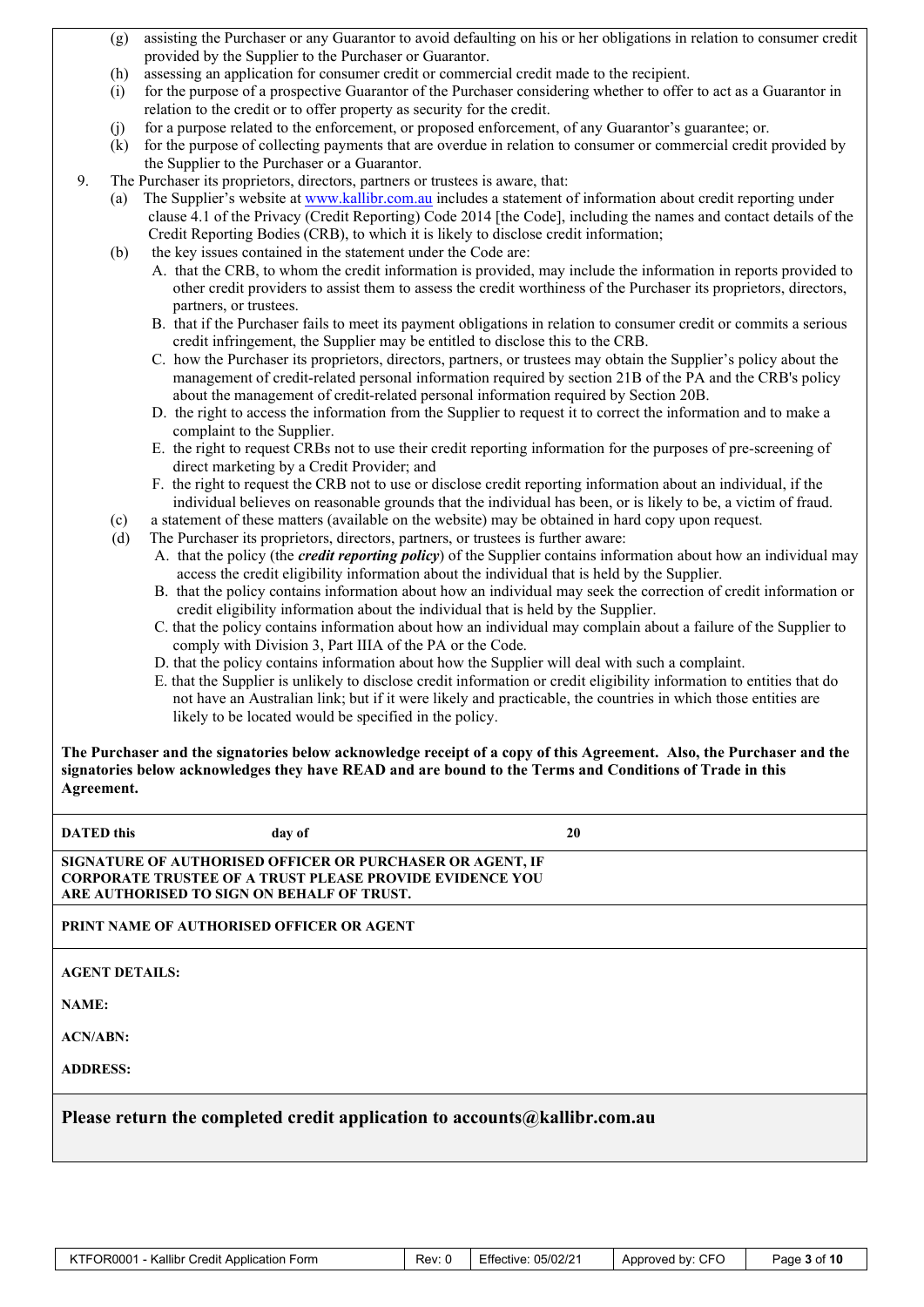| FINANCE DEPT - INTERNAL USE ONLY       |      |              |                                 |  |  |                                    |                   |           |  |
|----------------------------------------|------|--------------|---------------------------------|--|--|------------------------------------|-------------------|-----------|--|
| <b>Date Received by Accounts</b>       |      |              |                                 |  |  | <b>Received By (Print Name)</b>    |                   |           |  |
| <b>Date Received for Processing</b>    |      |              | <b>Received By (Print Name)</b> |  |  |                                    |                   |           |  |
| <b>Date Approved</b>                   |      |              | <b>Approved by (Signature)</b>  |  |  |                                    | <b>Print Name</b> |           |  |
|                                        |      | <b>State</b> |                                 |  |  | <b>Approved Limit and</b><br>terms |                   |           |  |
| Application approval letter<br>sent by |      |              | Name                            |  |  |                                    |                   | Date sent |  |
| <b>Entered by</b>                      | Name |              |                                 |  |  |                                    |                   |           |  |

| - Kallibr Credit Application F<br>05/02/21<br>KTFOR0001<br>Fffective:<br>Rev:<br>Form<br>Approved by:<br><b>ממכ</b><br>CF€<br>. 40 L<br>auc, |  |
|----------------------------------------------------------------------------------------------------------------------------------------------|--|
|----------------------------------------------------------------------------------------------------------------------------------------------|--|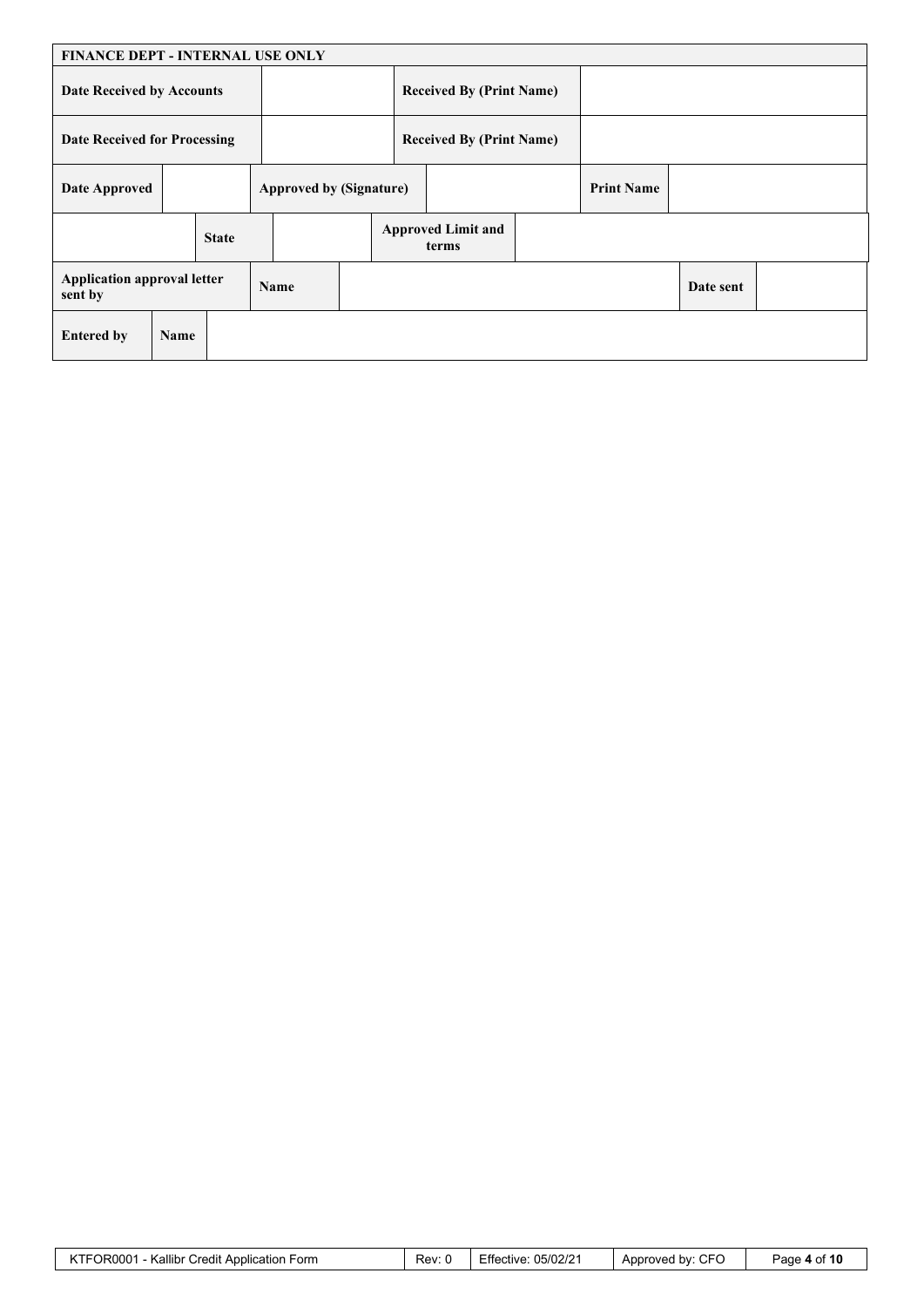### **TERMS AND CONDITIONS OF TRADE**

### 1 **Interpretation**

- 1.1 Unless otherwise inconsistent with the context the word "person" shall also mean corporation.<br>1.2 Words importing the singular number shall be deemed to include the plural and vice versa.
- 1.2 Words importing the singular number shall be deemed to include the plural and vice versa. Words importing the male gender shall be deemed to include the female and neuter gender and vice versa.
- 1.3 "Supplier" shall mean Kallibr Training its successors and assigns.<br>1.4 "Purchaser" shall mean the Purchaser named and described in the
- 1.4 "Purchaser" shall mean the Purchaser named and described in the Credit Application.<br>1.5 "goods" shall include goods, products, materials, and services supplied by the Supplie
- "goods" shall include goods, products, materials, and services supplied by the Supplier.

### 2 **Quotations, orders, and agreement**

- 2.1 A written quotation issued by the Supplier to the Purchaser is an offer to sell and overrides the Supplier's prevailing price list, if any. A written quotation expires on the date specified as an expiry date. If no expiry date is specified, the written quotation expires 30 days after the date of the written quotation.
- 2.2 The Supplier may withdraw, revoke, or vary a written quotation at any time prior to the Purchaser submitting an order which accepts the offer to sell comprised by the written quotation.
- 2.3 The price quoted is subject to the Purchaser ordering all the goods described in the quotation. If the Purchaser does not order all the goods described in the quotation then the Supplier reserves the right to revise the pricing of the goods ordered, and the Purchaser shall pay the revised price as invoiced by the Supplier.
- 2.4 An agreement for the sale of the goods is made when the Purchaser communicates (by writing or conduct) to the Supplier its acceptance of a written quotation.
- 2.5 The price of the goods in the agreement may be increased or changed by the Supplier if:
	- (a) supply of the quoted goods does not start within 30 days after acceptance of the quotation,
	- (b) supply under the agreement is stopped or suspended for more than 30 days,
	- (c) supply under the agreement is changed in any way before, during or after commencement of supply, including but not limited to re-design of the project, the start date of supply, the completion date of supply and the agreed rate of supply, or
	- (d) supply under the agreement has not been completed within 12 months of the date of the quotation.
- 2.6 Where in the period between acceptance of the quotation and delivery of the goods, the Supplier incurs an increase in the cost of producing and/or delivering the goods, the Supplier may increase the quoted price of those goods at any time prior to delivery.
- 2.7 Unless otherwise agreed in writing the price of goods ordered by the Purchaser is the price applying at the time of despatch. Any price indications or price lists are subject to change at any time.
- 2.8 These terms and conditions shall be deemed to be incorporated into any agreement between the Supplier and the Purchaser. Any terms and conditions contained in any order, offer, acceptance or other document of the Purchaser and all representations, statements, terms and conditions and warranties (whether implied by statute or otherwise) not embodied herein are expressly excluded to the fullest extent permitted by law.
- 2.9 The agreement herein constitutes the entire agreement between the Supplier and the Purchaser, and all prior negotiations, proposals and correspondence are superseded by this agreement.
- 2.10 Unless agreed otherwise in writing, the Supplier may, by written notice, terminate the agreement constituted by the acceptance of any quotation 12 months after the date of the first delivery of the goods.

### **Specifications and Working Documentation**<br>3.1 If the Purchaser's order refers to a S

- If the Purchaser's order refers to a Specification or Working Documentation then:
	- (a) the Purchaser represents and warrants to the Supplier that any such Specification or Working Documentation does not and any goods produced by the Supplier pursuant to such Specification or Working Documentation will not breach or infringe upon the rights or property of any third party including, without limitation, patent, design, copyright or other intellectual property rights and the Purchaser indemnifies and hold harmless the Supplier from and against any loss, damage, liability or costs suffered or incurred by the Supplier arising out a breach by the Purchaser of the representations and warranties made by it pursuant to this clause;
	- (b) the Purchaser releases the Supplier from and waives any rights or causes of action it may at any time have had against the Supplier in relation to any default or defect in any Goods made pursuant to the Purchaser's Specification or Working Documentation provided by the Purchaser to the Supplier; and
	- (c) the Purchaser indemnifies the Supplier and must hold it harmless from and against any loss, damage, liability, or cost suffered or incurred by the Supplier attributable, whether directly or indirectly to the terms of any Specification or Working Documentation provided by the Purchaser to the Supplier.
- 3.2 Unless otherwise stated on a quotation, Goods will be supplied by the Supplier within the tolerances regarding quantity, weight, dimension, and chemical composition as specified in the relevant order, if not specified, as consistent with usual industry practice. Where the total mass or length of any item supplied includes a fraction of a tonne, the Purchaser must pay for that fraction on a pro rata basis.
- 3.3 Unless otherwise agreed the Purchaser must deliver all working documents without charge to the Supplier prior to commencement of the supply. of the goods. Where the Purchaser submits electronic copies of working documents to the Supplier then the Supplier reserves the right to charge for the printing costs associated with those working documents.

### 4 **Delivery**

- 4.1 Any date quoted for delivery is an estimate only unless a guarantee shall have been given by the Supplier in writing. The Purchaser shall accept and pay for goods when tendered notwithstanding any failure by the Supplier to deliver by the quoted date. Written advice to the Purchaser that goods are ready for delivery whether in whole or in part shall constitute tendering of the goods.
- 4.2 The Supplier reserves the right to deliver by instalments and if delivery is made by instalments the Purchaser shall not be entitled to terminate or cancel the agreement.
- 4.3 The Purchaser shall take delivery of the goods within 7 days of notification from the Supplier that the goods are ready for delivery.
- 4.4 Where the Purchaser does not accept delivery of goods when the goods are ready for delivery by the Supplier, the Purchaser shall be liable for additional charges at the Supplier's current rates for storage and/or double handling or if there is no current rate then at a rate determined by the Supplier in its absolute discretion.
- 4.5 Any quotation containing a provision to supply goods "ex stock" is subject to fulfilment of prior orders at the date of receipt of the Purchaser's order.
- 4.6 If the Supplier quotes the price as "ex-factory" the Purchaser shall take delivery of the goods at the premises of the Supplier.<br>4.7 The Purchaser bears the sole responsibility for and the risk of unloading the goods.
- 4.7 The Purchaser bears the sole responsibility for and the risk of unloading the goods.<br>4.8 The Supplier, its officers, employees, and agents shall not be liable to the Purchase
- 4.8 The Supplier, its officers, employees, and agents shall not be liable to the Purchaser or any other party for any loss or damage including direct or indirect or consequential injury loss or damage whatsoever by reason of any delay in delivery or non-delivery whether the same is due to the negligence of the Supplier or any other party, actions constituting fundamental breach of contract, strike or any other industrial action, or any other cause whatsoever.

### 5 **Price and Payment**

- 5.1 Unless otherwise agreed in writing payment terms are net 30 days from the end of the month in which the goods are invoiced to the Purchaser.<br>5.2 In addition to the provisions of clause 2 the Supplier may increase the p In addition to the provisions of clause 2 the Supplier may increase the price of goods and/or services where it incurs an increase in its costs of supplying the goods.
- 5.3 The Supplier may apply any monies paid to it by the Purchaser in such manner and at such times as the Supplier, in its absolute discretion, determines.
- 5.4 Amounts due to the Supplier by the Purchaser must be paid without deduction, retention or set-off of any kind and for any reason.<br>5.5 This term as to the nayment shall be of the essence of the agreement.
- This term as to the payment shall be of the essence of the agreement.

| <sup>-</sup> OR0001<br>- Kallibr 、<br><br><b>KTF</b><br>Form<br><b>Credit Application</b><br>Rev: ' | Effective:<br>05/02/21 | .<br>Approved by:<br>∿F′ | 5 of 10<br>'aɑ∈ |
|-----------------------------------------------------------------------------------------------------|------------------------|--------------------------|-----------------|
|-----------------------------------------------------------------------------------------------------|------------------------|--------------------------|-----------------|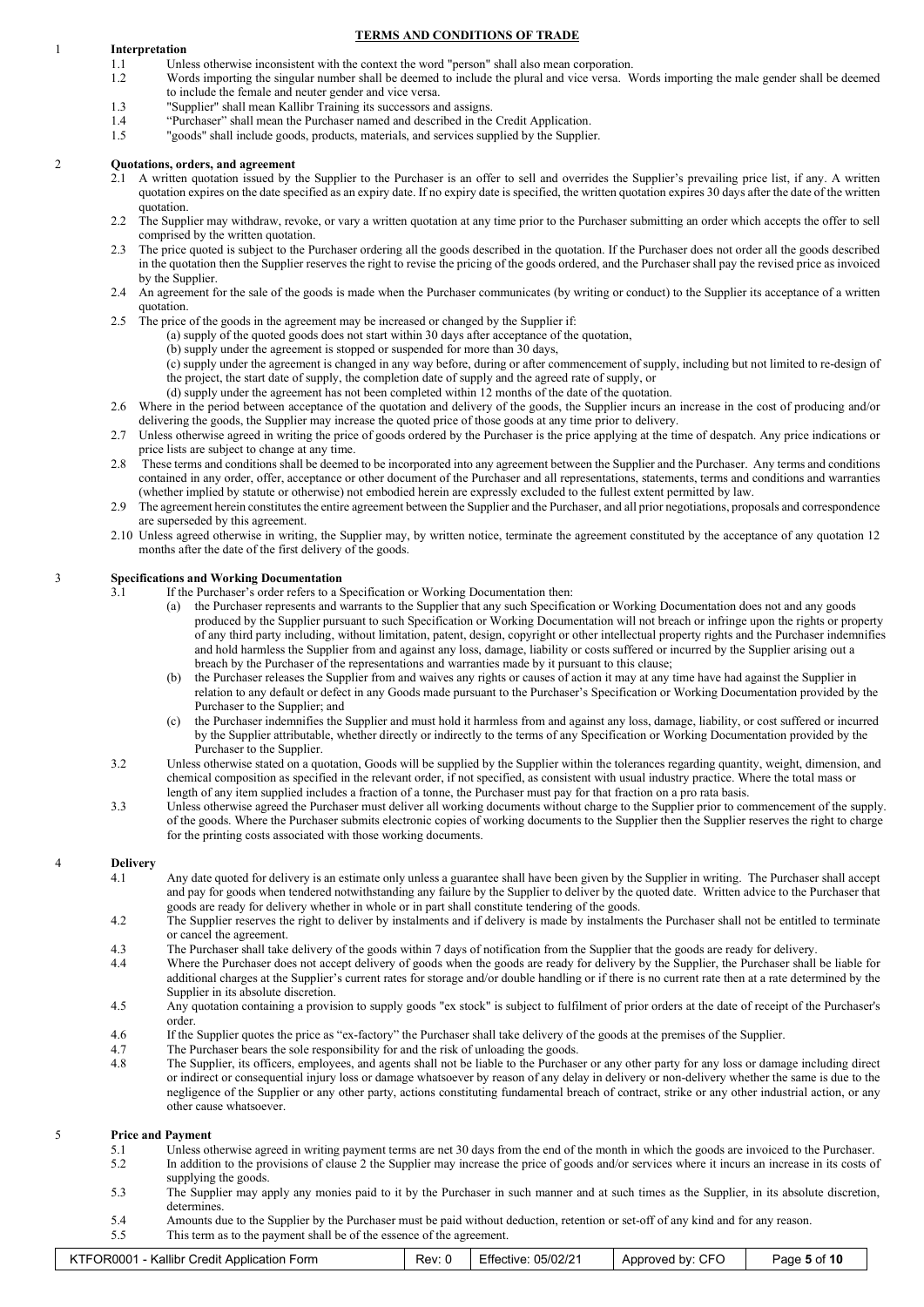- 6 **Title**
	- 6.1 Notwithstanding the delivery of the goods or part thereof the goods remain the sole and absolute property of the Supplier as full legal and equitable owner until such time as the Purchaser shall have paid the Supplier the full purchase price together with the full price of any other goods the subject of any other agreement with the Supplier.
	- 6.2 The Purchaser acknowledges that it receives possession of and holds goods delivered by the Supplier solely as bailee for the Supplier until such time as the full price thereof is paid to the Supplier together with the full price of any other goods then the subject of any other agreement with the Supplier and that a fiduciary relationship exists between the Supplier and the Purchaser.
	- 6.3 Until such time as the Purchaser becomes the owner of the goods, it will.
		- (a) store them on the premises separately.
		- (b) ensure that the goods are kept in good and serviceable condition.<br>(c) secure the goods from risk, damage, and theft; and
		- (c) secure the goods from risk, damage, and theft; and (d) keep the goods fully insured against such risks that
		- keep the goods fully insured against such risks that are usual or common to insure against in a business of a similar nature to that of the Purchaser.
	- 6.4 (I) Until such time as the Purchaser becomes the owner of the goods, the Supplier authorises the Purchaser to sell the goods as its fiduciary agent. However, the Purchaser shall not represent to any third parties that it is acting in any way for the Supplier. The Supplier will not be bound by any agreements with third parties to which the Purchaser is a party.
		- (ii) Records shall be kept by the Purchaser of any goods owned by the Supplier.
		- (iii) The proceeds of any sale of the goods shall be paid into a separate account and held in trust for the Supplier. The Purchaser shall account to the Supplier from this fund for the full price of the goods.
		- (iv) Where the Purchaser is entitled to a period of credit, but if prior to the expiration of the period of credit the goods are sold, and the proceeds of sale received the Purchaser shall account forthwith to the Supplier for the price of the goods.
		- (v) Should the Purchaser die, stop payment or call a meeting of its creditors or become insolvent or subject to the bankruptcy laws or being a company calls a meeting for the purpose of or to go into liquidation or has a winding-up petition presented against it or has a receiver or administrator appointed, the Supplier may at its option notwithstanding its waiver of such default or failure and without prejudice to its other rights under this agreement suspend or cancel this agreement or require payment in cash before or on delivery or tender of goods or documents notwithstanding terms of payment previously specified or may repossess and take over the goods and dispose of the same in its own interest without prejudice to any claim it may have for damages for any loss resulting from such resale.
	- 6.5 If the Purchaser uses the goods/product in some manufacturing or construction process of its own or of some third party, then the Purchaser shall hold such part of the proceeds of such manufacturing or construction process as relates to the goods/product in trust for the Supplier. Such part shall be deemed to equal in dollar terms to the amount owing by the Purchaser to the Supplier at the time of the receipt of such proceeds.
	- 6.6 If the Purchaser does not pay for any goods by the due date, then the Supplier is hereby irrevocably authorised by the Purchaser to enter the Purchaser's premises or any premises under the control of the Purchaser as agent of the Purchaser and use reasonable force to take possession of the goods without liability for the tort of trespass, negligence, or payment of any compensation to the Purchaser whatsoever.
	- 6.7 On retaking possession of the goods, the Supplier may elect to refund to the Purchaser any part payment that may have been made and to credit the Purchaser's account with the value of the goods less any charge for recovery of the goods, or to resell the goods.
	- 6.8 The Purchaser grants to the Supplier a purchase money security interest, as defined in the Personal Property Securities Act 2009 in the goods and any proceeds of the sale of the goods to secure the purchase price of the goods ("PMSI").
	- 6.9 The cost of registering a financing statement shall be paid by the Purchaser and may be debited against the Purchaser's account.<br>6.10 The Purchaser agrees not to do or permit anything to be done that may result in the
	- The Purchaser agrees not to do or permit anything to be done that may result in the PMSI granted to the Supplier ranking in priority behind any other security interest, as defined in the Personal Property Securities Act 2009.

### 7 **Risk**

Unless otherwise agreed in writing, risk in the goods shall pass to the Purchaser at the time when the goods have been placed on the vehicle which is to effect delivery from the Supplier's store or warehouse or delivery to the Purchaser whichever is the sooner. The goods shall always remain at the Purchaser's risk unless and until the Supplier retakes possession of the goods pursuant to these terms and conditions.

### 8 **Claims, Shortages and Defects**

- 8.1 The Purchaser agrees to check all goods received immediately upon delivery and all services immediately upon completion. The Purchaser will not make any claim after the expiry of 7 days from the date of delivery of the goods or the completion of the provision of services, for shortages or improper or defective or damaged goods or defective or improper services.
- 8.2 The Supplier will not be liable for any shortages or improper or defective or damaged goods or defective or improper services unless a written claim is made by the Purchaser within 7 days of the delivery of the goods or the completion of the provision of the services.
- 8.3 No claim will be accepted unless the goods are returned unsoiled, undamaged and in resalable condition, and, where appropriate, in the original packaging. Upon acceptance of return by the Supplier the Supplier may charge the Purchaser a handling fee of no more than 20% of the sale price or \$100.00, whichever is the greater.
- 8.4 Except to the extent to which conditions and warranties implied by law are not at law able to be excluded, all implied conditions and warranties are hereby excluded.

8.5 Insofar as goods or services supplied by the Supplier are not of a kind ordinarily acquired for personal domestic or household consumption, and unless the Purchaser establishes that reliance on this provision would not be fair and reasonable, the liability for breach of a condition or warranty; implied into this agreement by the Competition and Consumer Act 2010 is limited:

- (a) in the case of goods to any one of the following as determined by the Supplier.
	- (is) the replacement of the goods or the supply of equivalent goods; or
	- (ii) the repair of the goods; or<br>(iii) the payment of the cost of
	- the payment of the cost of replacing the goods or of acquiring equivalent goods; or
	- (iv) the payment of the cost of having the goods repaired.
- (b) in the case of services to any one of the following as determined by the Supplier.
	- (I) the supplying of the services again, or
	- (ii) the payment of the cost of having the services supplied again.

8.6 The Supplier shall not be liable in any circumstances for any.

- (I) defects or damages caused in whole or in part by misuse, abuse, neglect, electrical or other overload, unsuitable lubricant, improper installation repair or alteration or accident.
- (ii) any transport freight charges installation removal labour or other costs.
- (iii) defects in goods not manufactured by it but will endeavour to pass on to the Purchaser the benefit of any claim made by the Supplier and accepted by the manufacturer of such goods under a warranty given by the manufacturer of such goods if nothing contained in this subparagraph shall limit the rights of the Purchaser to proceed against the Supplier pursuant to the Competition and Consumer Act 2010.
- (iv) technical advice or assistance given or rendered by it to the Purchaser in connection with the manufacture construction or supply of goods for or to the Purchaser.
- 8.7 Subject to clause 8.5 herein, the Supplier, its officers, employees, or agents shall not be liable for any loss or damage whatsoever and howsoever arising whether direct indirect special or consequential or in respect of any claim whenever and however made for any loss or damage deterioration deficiency or other fault or harm in the goods supplied, work executed, or services provided by or on behalf of or in any. arrangement with the Purchaser or occasioned to the Purchaser or any third or other party or to his or their property or interest and whether or not due to the negligence of the Supplier its officers, employees or agents or actions constituting fundamental breach of contract.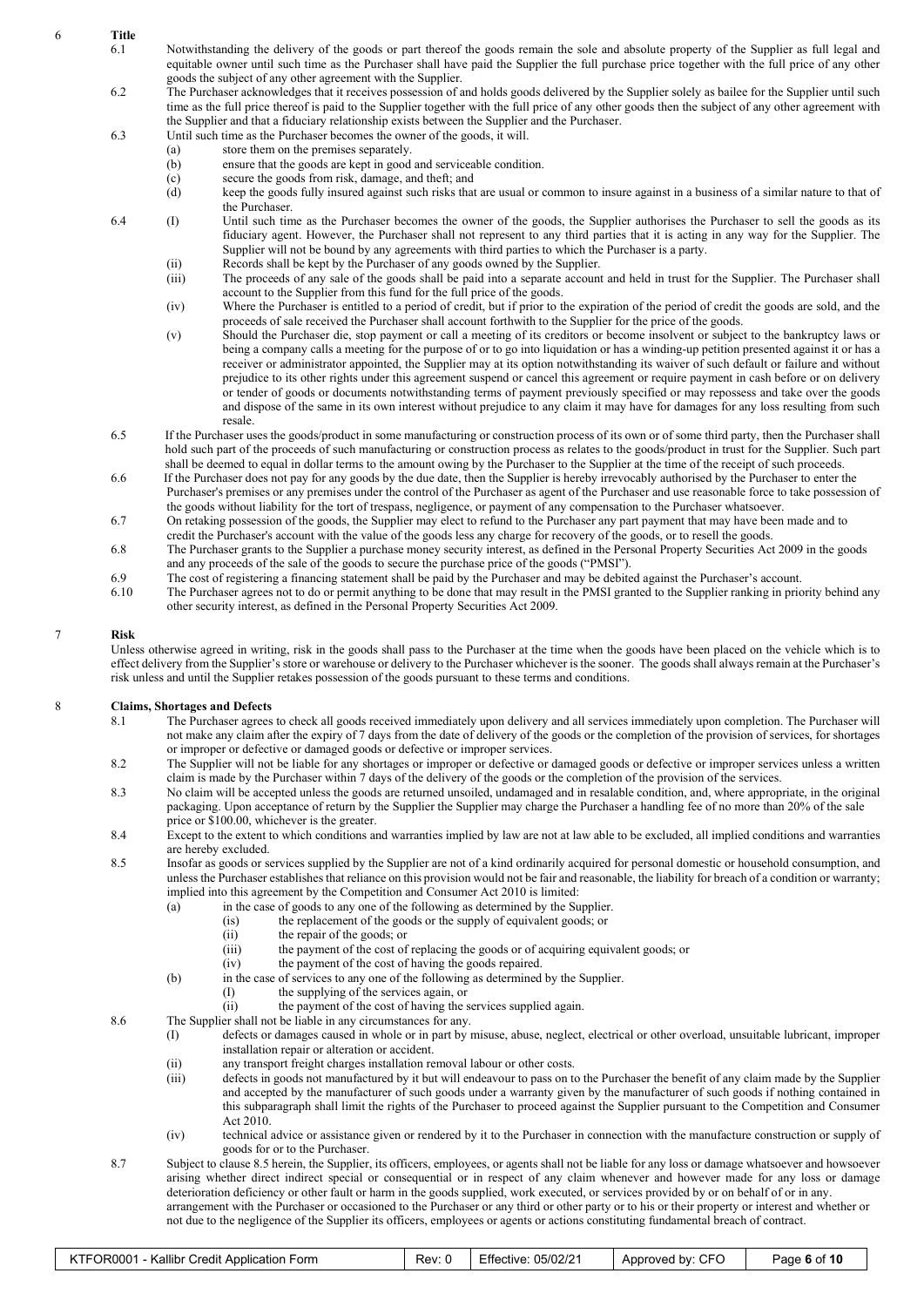- 8.8 The Purchaser releases the Supplier, its officers, employees, and agents, from all sums, money, actions, proceedings, accounts, claims, demands, costs, and expenses whatsoever arising from or in relation to this Agreement.
- 8.9 The Purchaser indemnifies the Supplier, its officers, employees, and agents, in respect of all loss, damages, and expenses arising from or in relation to any claim, actions, proceedings, accounts, or demands.

### 9 **Force Majeure**

If by reason of any fact, circumstance, matter, or thing beyond the reasonable control of the Supplier, the Supplier is unable to perform in whole or in part any obligation under this agreement, the Supplier shall be relieved of that obligation under this agreement to the extent and for the period that it is so unable to perform and shall not be liable to the Purchaser in respect of such inability.

### 10 **Default**

Upon the occurrence of default by the Purchaser in compliance with these terms or any other agreement with the Supplier.<br>10.1 The Supplier may at its discretion withhold further supplies of goods or cancel this agreement,

- 10.1 The Supplier may at its discretion withhold further supplies of goods or cancel this agreement, or vary the terms of this agreement without prejudice to its rights hereunder **PROVIDED HOWEVER** that the Supplier may at any time and from time to time upon such terms as it may determine waive any of its rights under this Clause, but without prejudice to its rights thereafter of any of the events hereinbefore referred to or upon the continuation after any such waiver of any state of affairs the subject of such waiver.
- 10.2 The Supplier may at its discretion cancel any credit facility provided to the Purchaser and by reason of the cancellation all monies due on all invoices issued to the Purchaser but not paid shall be due and payable forthwith. The Supplier need not give any notice of the cancellation of the credit facility to the Purchaser.
- 10.3 Notwithstanding anything else stated in these terms and conditions or in any credit application or other agreement, to which they relate: (a) the Purchaser shall be liable to pay the amount of any invoice for goods or services supplied by the Supplier forthwith upon its issue by the Supplier.

(b) the Purchaser shall only be entitled to delay payment to the Supplier upon the issue of an invoice for goods or services supplied for a period allowed by these terms and conditions, the credit application or other agreement ['the Credit Period'], upon the condition, that the Customer has not defaulted in making payment upon any other invoice for goods or services supplied by the Supplier to the Purchaser within the Credit Period applicable to them, and

(c) in the event of default by the Purchaser in payment for any goods or services under an invoice within an applicable Credit Period, the Supplier may immediately or at such time or times as it deems fit require and enforce payment forthwith for any other goods or services supplied by the Supplier to the Customer, whether or not subject of an issued invoice and irrespective of whether or not the Credit Period in relation to them has expired.

- 10.4 The Purchaser shall pay to the Supplier interest at the rate of 15% per year on daily balances in respect of any amounts as may from time to time be overdue until paid and such money together with all interest shall be recoverable forthwith from the Purchaser.
- 10.5 Without prejudice to any other right or remedy the Purchaser shall indemnify the Supplier against any costs fees charges and disbursements charged by any solicitor engaged for the purpose of the collection or recovery of moneys due and payable by the Purchaser to the Supplier on an indemnity basis and any fees, charges, disbursements, or commissions charged by any mercantile agency or debt collecting firm.
- 10.6 The Purchaser shall pay to the Supplier an administration fee of \$50.00 on the occurrence of every event of default.

## 11 **Charge and Security Interest**

- 11.1 The Purchaser hereby charges with payment of any indebtedness to the Supplier all legal and beneficial interest (freehold or leasehold) in land. and property, other than Personal Property to which the Personal Property Securities Act 2009 applies, held now or in the future by the Purchaser and upon non-payment of any monies due to the Supplier pursuant to this agreement the Supplier may take possession of such. land or property and exercise and do all or any acts, powers and authorities vested in or given to mortgagees by any statutory provision or at common law or in equity. The Purchaser agrees that if demand is made by the Supplier, the Purchaser receiving such a demand will immediately execute a mortgage (incorporating the covenants contained in Memorandum No. Q860000 registered at the Land Titles Office in Sydney) or other instrument of security, or consent to a caveat, as required, and against the event that the Purchaser fails to do so within a reasonable time of being so requested, the Purchaser hereby irrevocably and by way of security, appoints any credit manager or solicitor engaged by the Supplier to be its true and lawful attorney to execute and register such instruments. Notwithstanding any other provision in this clause and in addition thereto the Supplier may lodge a caveat noting the interest given by this charge on the title of any property of the Purchaser whenever it so wishes.
- 11.2 The Purchaser grants a security interest to the Supplier in all of its present and after acquired property and in all of its present and future rights in relation to any personal property as defined in the Personal Property Securities Act 2009.

### 12. **GST**

The Purchaser must pay to the Supplier any amount which is payable by the Supplier in respect of any supply to the Purchaser on account of GST. Each charge or fee for a supply rendered by the Supplier does not include an amount to cover the liability of the Supplier for GST on any supplies made under this agreement which are taxable supplies within the meaning of the GST Act. In relation to taxable supplies made under this agreement the Supplier agrees to issue the Purchaser with a tax invoice in accordance with the GST Act or a document satisfying the minimum information requirement set out in GSTR 2000/2003 to entitle a recipient of a taxable supply to claim an input tax credit without holding a tax invoice. "GST" means GST as defined in a New Tax System (Good and Services Tax Act 1999). "Supply" means supply as defined in a New Tax System (Goods and Services Tax Act 1999).

### 13 **Trusts**

- This clause applies if the Purchaser is a trustee and whether or not the Supplier has notice of the Trust.
- 13.2 Where the Purchaser comprises two or more persons and any of those persons is a Trustee this clause applies to such Trustee.
- 13.3 The Purchaser agrees that even though the Purchaser enters into this Agreement as Trustee of the Trust, the Purchaser also shall be liable personally for the performance and observance of every covenant to be observed and performed by the Purchaser expressed or implied in this Agreement.
- 13.4 The Purchaser warrants its complete, valid and unfettered power to enter into this Agreement pursuant to the provisions of the Trust including power to obtain the credit facility from the Supplier and to enter into the covenants to be observed and performed by them expressed or implied in this Agreement and warrants that its entry into this Agreement is in the due administration of the Trust.
- 13.5 The Purchaser covenants that the rights of indemnity which it may have against the property of the Trust have not been, and in the future will not be, excluded, modified, released, lost or diminished (whether by agreement, breach of trust or otherwise).
- 13.6 The Purchaser shall not, without the Supplier's prior written consent:
	- (i) resign or be removed as Trustee of the Trust or appoint or allow the appointment of a new or additional Trustee of the Trust;
	- (ii) amend or revoke any of the terms of the Trust;<br>(iii) vest or distribute the property of the Trust or a
	- vest or distribute the property of the Trust or advance or distribute any capital of the Trust to a beneficiary or resettle any of the property of the Trust;
	- (iv) permit a beneficiary to have the use, occupation, employment or possession of the property of the Trust;
	- (v) do or permit or omit to do an act or thing in breach of the Trust or which would permit the Trustee to be removed as Trustee of the Trust;
	- (vi) exercise or permit or allow to be exercised a power to change the vesting date of the Trust or provide for an early determination of the Trust;
	- (vii) lend any money, give any guarantee or incur any debt other than in the ordinary course of business of the Trust; or
	- (viii) pay any of the income of the Trust to any beneficiary of the Trust if such payment will prejudice or affect the Purchaser's ability to pay all monies due to the Supplier.

| √ Kallibr<br>KTFOR0001<br>∵ Credit Application Form | Rev . | 05/02/21<br>Effective: | Approved by:<br>ັບເ | of 10<br>Page |
|-----------------------------------------------------|-------|------------------------|---------------------|---------------|
|-----------------------------------------------------|-------|------------------------|---------------------|---------------|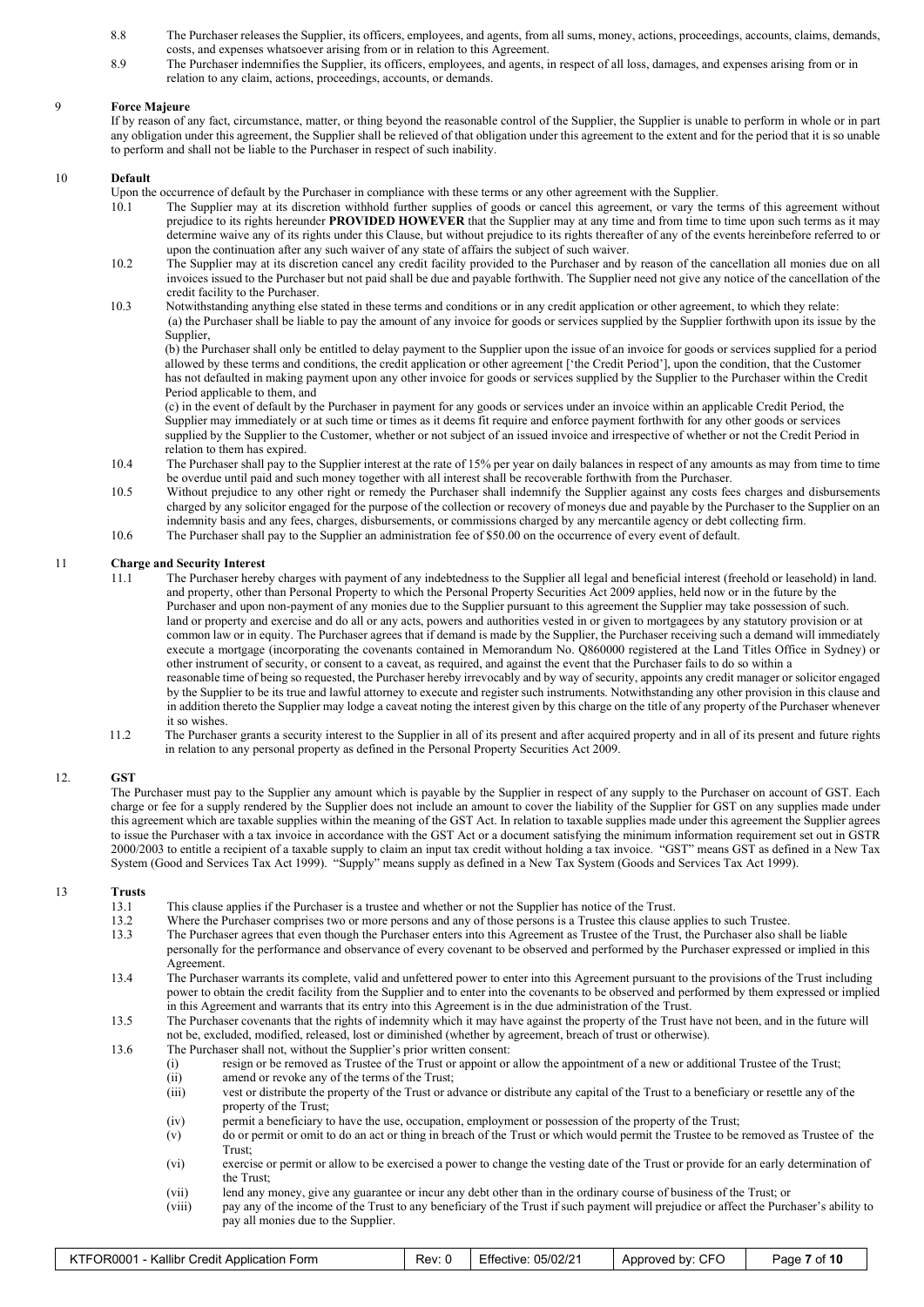### 14. **Personal Property Securities Act 2009 (Cth) ("the Act")**

- 14.1 The Purchaser agrees that nothing in sections 125, 132(3)(d), 132(4), 135, 142 or 143 of the Act will apply to the agreement between the Purchaser and the Supplier, or the security under the agreement.
- 14.2 The Purchaser agrees to waive its right to do any of the following or to receive any of the following
	- notices or for the Supplier to carry out the following obligations under the following provisions of the Act:
	- (a) Receive notice of removal of an accession under section 95;<br>(b) Receive notice of a decision, under paragraph  $117(2)(b)$ , to a
		- Receive notice of a decision, under paragraph  $117(2)(b)$ , to enforce the security interest in the personal property in the same way as the interest in the land may be enforced under the land law under section 118.
	- (c) Receive notice of any action to be taken in accordance with subsection  $120(2)$  under section  $121(4)$ ;<br>(d) receive notice of intention to seize collateral under section 123;
	- receive notice of intention to seize collateral under section 123;
	- (e) Receive notice of disposal of collateral under section 130;<br>(f) Receive a statement of account if there is disposal of colla
	- Receive a statement of account if there is disposal of collateral under section  $132(3)(d)$ ;
	- (g) Receive every six months statements of account until there is disposal of collateral under section 132(4);<br>(b) Receive notice of retention of collateral under section 135:
	- Receive notice of retention of collateral under section 135;
	- (i) Receive notice to receive a verification statement in relation to registration events under section 157.
- 14.3 The Purchaser and the Supplier also contract out of each other provision of Part 4.3 of the Act, under sections 115(7) and 116(2), but only to the extent that the provision impose obligations on the Supplier.
- 14.4 The Purchaser and the Supplier agree that neither the Purchaser nor the Supplier will disclose information of the kind mentioned in section 275(1).

### 15. **Service**

The parties agree that service of any notices, demands, proceedings summons suits or actions ("process") upon the Purchaser may be effected by the Supplier or its solicitors sending such process by prepaid post to the address given in the Credit Application as the address of the Purchaser. Service shall be deemed to have been effected two business days after the posting of the process.

### 16. **Jurisdiction**

The parties agree that the terms and conditions applying to any credit account opened in the name of the Purchaser and any other agreement between the Supplier and the Purchaser shall be governed by the laws of the State or Territory nominated by the Supplier, in its absolute discretion, or failing any nomination the laws of the State of New South Wales in force for the time being and from time to time, and the parties irrevocably submit generally and unconditionally to the jurisdiction of the Courts of the State or Territory nominated or failing nomination the Courts of the State of New South Wales in respect of claims, proceedings and matters arising out of or in respect of the said credit account or any said agreement.

### 17. **Miscellaneous**

- 17.1 Nothing in these Terms and Conditions is intended to exclude, restrict or modify rights which the Purchaser may have under the Competition and Consumer Act 2010 or any other legislation which may not be excluded, restricted or modified by agreement.
- 17.2 A party waives a right under these Conditions only if it does so in writing. A party does not waive a right simply because it fails to exercise the right, delays exercising the right or only exercises part of the right. A waiver of one breach of a term of these conditions does not operate as a waiver of another breach of the same term or any other term.
- 17.3 If a provision in these Terms Conditions is wholly or partly invalid or unenforceable in any jurisdiction, that provision or the part of it that is invalid or unenforceable must, to the extent of its invalidity or unenforceability in that jurisdiction be severed from this agreement. All the remaining provisions shall be enforceable between the Supplier and the Purchaser.
- 17.4 The Supplier may assign or otherwise deal with the benefit of any agreement made pursuant to these Terms and Conditions without the consent of the Purchaser.

### 18. **Installation of Goods**

If employees or authorised representatives of the Supplier attend any premises as requested by the Purchaser to install or apply any goods or perform any services, the Purchaser will ensure appropriate policies and procedures are in place, followed and generally implemented according to industry practice (including occupational health and safety policies and risk assessments for any dangerous or potentially dangerous activities) and act consistently with the Supplier as notified to the Purchaser. This includes the provision of all safety equipment, communications equipment and other necessary items, and that equipment is maintained and is fit for their intended purpose and conducting hazard and assessment risk assessments.

### 19. **Variation of these Terms and Conditions**

The Supplier may unilaterally amend these Terms and Conditions. Notice of any amendments will posted on the Supplier's website or will be notified in writing. The amendments will take effect 7 days after the amendments have been posted on the Supplier's website or 7 days after posting to the Purchaser. The Purchaser accepts that any agreements entered into with the Supplier after the Terms and Conditions taking effect will be subject to the amended Terms and Conditions.

### 20. **Agency**

When an agent for the Purchaser has made this application or ordered goods and/or services on behalf of the Purchaser then:

- (a) The agent warrants that he/she/it has authority act in behalf of the Purchaser; and
- (b) The agent agrees that he/she/it shall be personally liable to the Supplier as principal debtor for all goods and/or services supplied and obligations incurred in the name of the Purchaser and shall indemnify the Supplier against any loss for any payments received from the Purchaser which are subsequently declared to be repayable for any reason whatsoever.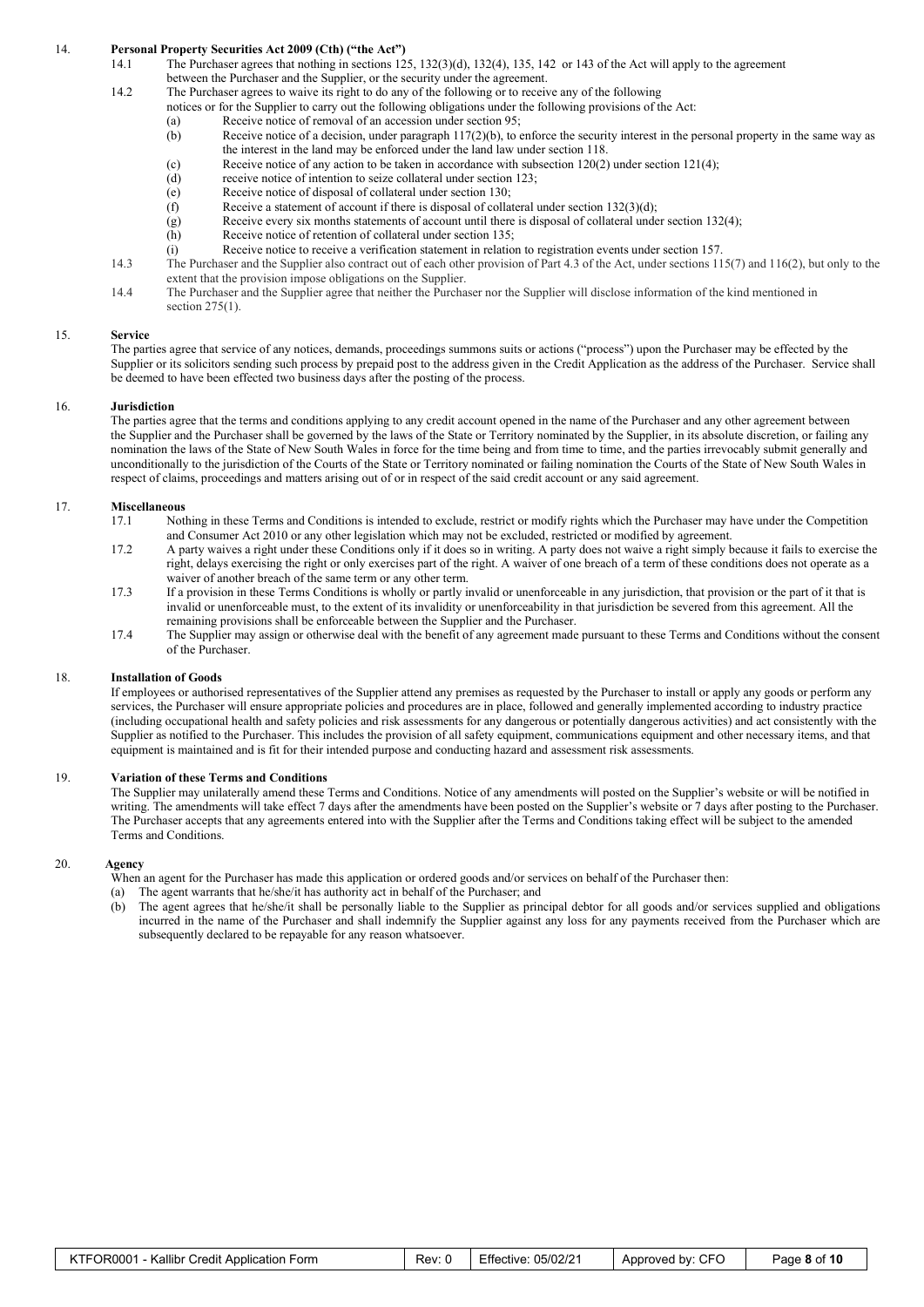### **GUARANTEE**

TO: Kallibr Training (hereinafter called "the Supplier"). In consideration of the Supplier agreeing to supply and/or continuing to supply to [insert Account Name]

(hereinafter called "the Purchaser")

................................................................................................................................................................................................................................

with goods and/or services from time to time, I/we the undersigned **HEREBY JOINTLY AND SEVERALLY** agree with as follows;

- 1. To be answerable for and guarantee to the Supplier, its assigns and successors the due payment by the Purchaser of all monies now or from time to time hereafter owing to the Supplier on any account or any manner whatsoever by the Purchaser either directly or indirectly and either alone or jointly with any other person firm and/or corporation, and including but without limiting the generality of the foregoing any interest accruing on any monies owing or unpaid and any legal costs and disbursements incurred by the Supplier in enforcing payment by the Purchaser of any such monies.
- 2. This Guarantee shall constitute a continuing guarantee to the Supplier for all monies which are now or may from time to time be owing or remain unpaid.<br>3. This Guarantee shall not be avoided, released or effected by the This Guarantee shall not be avoided, released or effected by the Supplier making any variation or alteration in the terms of any agreement made with or to be made with the Purchaser.
- 4. The Supplier may without effecting this Guarantee grant time or other indulgence to or compound or compromise with or release the Purchaser or any coguarantor of this Guarantee or any other person or corporation whatsoever or release, abandon, not register, vary, relinquish or renew in whole or in part any security asset or right held by the Supplier.
- 5. Any payment made to the Supplier and later avoided by the application of any Statutory Provisions shall be deemed not to discharge the guarantor's liability and, that in such event, the parties hereto are to be restored to the rights which each respectively would have had if the payment had not been made.
- 6. This Guarantee shall be revocable at any time as to further transactions by one months' notice in writing given to the Supplier or the Supplier's duly authorised agent by the guarantor or in the case of death by the guarantor's personal representative.
- 7. It is expressly declared that notwithstanding the fact that this Guarantee may be intended or expressed to be executed and given by more than one person the same shall in fact be a valid and effectual guarantee binding against such person or persons as shall execute the same forthwith upon their execution and shall continue to be binding as against such person or persons notwithstanding the fact that any proposed or contemplated party shall not in fact subsequently execute the same.
- 8. This Guarantee and the construction and interpretation of it shall be governed by the laws of the State or Territory nominated by the Supplier, in its total discretion, or failing any nomination the laws of the State of New South Wales in force for the time being and from time to time, and the parties irrevocably submit generally and unconditionally to the jurisdiction of the Courts of the State or Territory nominated or failing nomination the Courts of the State of New South Wales in respect of claims, proceedings and matters arising out of or in respect of this Guarantee.
- 9. Personal Property Securities Act 2009 (Cth) ("the Act")
- 9.1 The Guarantor agrees that nothing in sections 125, 132(3)(d), 132(4), 135, 142 or 143 of the Act will apply to the guarantee between the Guarantor and the Supplier, or the security under this guarantee.
	- 9.2 The Guarantor agrees to waive its right to do any of the following or to receive any of the following notices or for the Supplier to carry out the following obligations under the following provisions of the Act:
		- (a) Receive notice of removal of an accession under section 95;
		- (b) Receive notice of a decision, under paragraph 117(2)(b), to enforce the security interest in the personal property in the same way as the interest in the land may be enforced under the land law under section 118.
		- (c) Receive notice of any action to be taken in accordance with subsection  $120(2)$  under section  $121(4)$ ;
		- (d) Receive notice of intention to seize collateral under section 123;
		- (e) Receive notice of disposal of collateral under section 130;
		- (f) Receive a statement of account if there is disposal of collateral under section  $132(3)(d)$ ;
		- (g) Receive every six months statements of account until there is disposal of collateral under section 132(4);
		- (h) Receive notice of retention of collateral under section 135;
		- (i) Receive notice to receive a verification statement in relation to registration events under section 157.
	- 9.3 The Guarantor and the Supplier also contract out of each other provision of Part 4.3 of the Act, under sections 115(7) and 116(2), but only to the extent that the provision impose obligations on the Supplier.
	- 9.4 The Guarantor and the Supplier agree that neither the Guarantor nor the Supplier will disclose information of the kind mentioned in section 275(1).
- 10. Charge and Security Interest
	- 10.1 The Guarantor hereby charges with payment of any indebtedness to the Supplier all legal and beneficial interest (freehold or leasehold) in land and property, other than Personal Property to which the Personal Property Securities Act 2009 applies, held now or in the future by the Guarantor and upon non-payment of any monies due to the Supplier pursuant to this guarantee the Supplier may take possession of such land or property and exercise and do all or any acts, powers and authorities vested in or given to mortgagees by any statutory provision or at common law or in equity. The Guarantor agrees that if demand is made by the Supplier, the Guarantor receiving such a demand will immediately execute a mortgage (incorporating the covenants contained in Memorandum No.Q860000 registered at the Land Titles Office in Sydney) or other instrument of security, or consent to a caveat, as required, and against the event that the Guarantor fails to do so within a reasonable time of being so requested, the Guarantor hereby irrevocably and by way of security, appoints any credit manager or solicitor engaged by the Supplier to be its true and lawful attorney to execute and register such instruments. Notwithstanding any other provision in this clause and in addition thereto the Supplier may lodge a caveat noting the interest given by this charge on the title of any property of the Guarantor whenever it so wishes.
	- 10.2 The Guarantor grants a security interest to the Supplier in all of its present and after acquired property and in all of its present and future rights in relation to any personal property as defined in the Personal Property Securities Act 2009.
- 11. Service of any notice, demands, proceedings, summonses, suits or actions (collectively called "process") upon any guarantor herein may be effected by the Supplier or its solicitors sending such process by prepaid post to the guarantor's address as disclosed herein or to the last disclosed address of the guarantor in any company search or business name search. Service shall be deemed to have been effected two business days after the posting of the process.
- 12. The Supplier may assign the benefit of this guarantee without the consent of the guarantor/s.
- 13. Each Guarantor acknowledges and agrees, that:
	- 13.1 He or she, if an individual, is above the age of 18 years.
	- 13.2 The Supplier may in accordance with the Privacy Act 1988 (Cth.)[the PA] and related or similar legislation provide to and seek from credit reporting bodies, other credit providers, other prospective or current guarantors of the Purchaser or debt collection agencies personal information (including the above information, identification, credit, credit eligibility, payment, default, court proceedings or personal insolvency information) about the Guarantor and that information may be used for purposes including:
		- (a) assessing the Account Application of the Purchaser and this Guarantee and Indemnity.
		- (b) assessing whether to provide or continue to provide goods, services or credit to the Customer.
		- (c) a credit reporting body or another Supplier assessing any other application for credit or managing any credit obtained by or concerning the Guarantor.
		- (d) the internal management purposes of the Supplier that are directly related to the provision or management of consumer, commercial or other credit by the Supplier.
		- (e) for a particular commercial credit related purpose of the Supplier in relation to the Purchaser or Guarantor.
		- (f) a credit guarantee purpose of the Supplier in relation to the Purchaser or Guarantor.
		- (g) assisting the Purchaser or Guarantor to avoid defaulting on his or her obligations in relation to consumer credit provided by the provider to the Purchaser or Guarantor.

|  | KTFOR0001 - Kallibr Credit Application Form | Rev: 0 | Effective: 05/02/21 | Approved by: CFO | Page 9 of 10 |
|--|---------------------------------------------|--------|---------------------|------------------|--------------|
|--|---------------------------------------------|--------|---------------------|------------------|--------------|